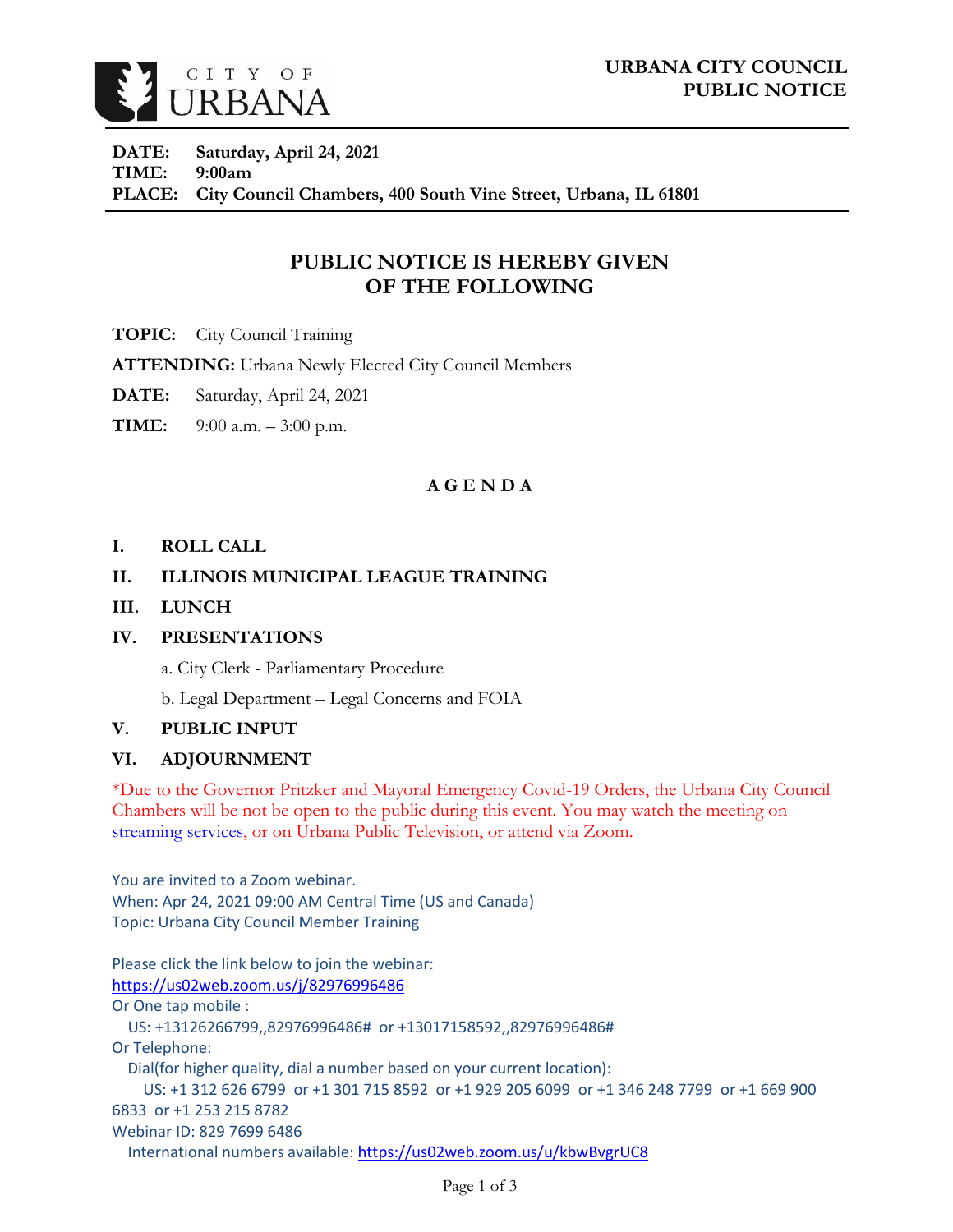# **PUBLIC INPUT**

The City of Urbana welcomes Public Input during open meetings of the City Council, the City Council's Committee of the Whole, City Boards and Commissions, and other City-sponsored meetings. Our goal is to foster respect for the meeting process, and respect for all people participating as members of the public body, city staff, and the general public. The City is required to conduct all business during public meetings. The presiding officer is responsible for conducting those meetings in an orderly and efficient manner.

Public Input will be taken in the following ways:

### **Zoom Webinar Participant**

Click on the link listed in the agenda to join the Webinar. You must provide your name and email address in order to join the Webinar. If you wish to speak during Public Input, "raise your hand" and wait to be called on by the meeting host. You must state your first and last name for the meeting record. Participants will be muted except when they are called on to speak; video will remain off for all members of the public when speaking.

### **Telephone Participant**

Call the phone number listed on the Agenda. Enter the Webinar ID followed by the # key. All callers are muted by default. If you wish to speak, "raise your hand" by pressing \*9 once. When you are called on by the host or presiding officer, you will be un-muted. You must state your first name and last name for the meeting record.

### **Email Input**

Public comments must be received prior to the closing of the meeting record (at the time of adjournment unless otherwise noted) at the following: [citycouncil@urbanaillinois.us.](mailto:citycouncil@urbanaillinois.us) The subject line of the email must include the words "PUBLIC INPUT" and the meeting date. Your email will be sent to all City Council members, the Mayor, City Administrator, and City Clerk. Emailed public comments labeled as such will be incorporated into the public meeting record, with personal identifying information redacted. Copies of emails will be posted after the meeting minutes have been approved.

#### **Written Input**

Any member of the public may submit their comments addressed to the members of the public body in writing. If a person wishes their written comments to be included in the record of Public Input for the meeting, the writing should so state. Written comments must be received prior to the closing of the meeting record (at the time of adjournment unless otherwise noted).

#### **Verbal Input**

Protocol for Public Input is one of respect for the process of addressing the business of the City. Obscene or profane language, or other conduct that threatens to impede the orderly progress of the business conducted at the meeting is unacceptable.

Public comment shall be limited to no more than four (4) minutes per person. The Public Input portion of the meeting shall total no more than one (1) hour, unless otherwise shortened or extended by majority vote of the public body members present. The presiding officer or the city clerk or their designee, shall monitor each speaker's use of time and shall notify the speaker when the allotted time has expired. A person may participate and provide Public Input once during a meeting and may not cede time to another person, or split their time if Public Input is held at two (2) or more different times during a meeting. The presiding officer may give priority to those persons who indicate they wish to speak on an agenda item upon which a vote will be taken.

The presiding officer or public body members shall not enter into a dialogue with citizens. Questions from the public body members shall be for clarification purposes only. Public Input shall not be used as a time for problem solving or reacting to comments made but, rather, for hearing citizens for informational purposes only.

In order to maintain the efficient and orderly conduct and progress of the public meeting, the presiding officer of the meeting shall have the authority to raise a point of order and provide a verbal warning to a